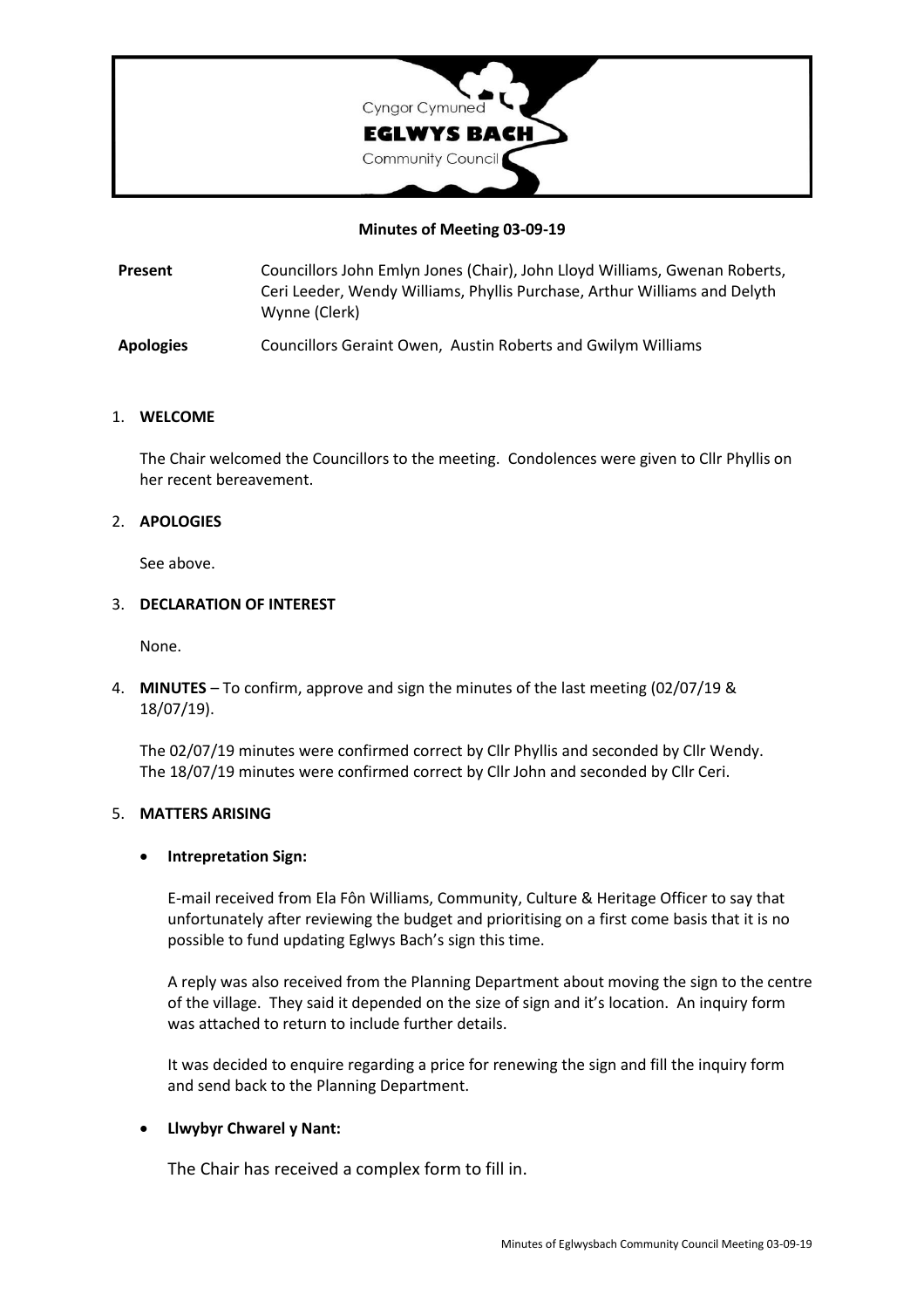

- The reflectors by the church have been done.
- The work by the bridge has been carried out the Chair asked if the Councillors were happy with the work. Horse riders do not use the road now as it is uneven. The historical 'sets' have also not been out back.

# 6. **PLANNING**

National Trust – changes to cafe - no comments.

# 7. **FINANCIAL REPORT**

Current - £8,277.05 Burial - £893.20 Deposit - £2,073.99

The Clerk to transfer £500 from the curent account to the burial account.

# **Cheques:**

**Current:**

- Sue Hayward (Cleaning of Toilets) £220.50
- Delyth Wynne (Clerk) £200.00
- HMRC £50.00
- Hire of Aberconwy Hall £12.00

**Burial:**

• Wil Williams (grass cutting)- £345.00

## 8. **CORRESPONDENCE**

• **E-mail: CCBC – Town and Community Councils' Services List**

The e-mail asked for a current list of what services the Community Council prepare for their community or support financially at the present time and asked the Community Council to complete a list.

The Councillors went through the list and it was decided that the priority was traffic calming through the village.

The Clerk to return the list.

• **E-Mail: CCBC - Conwy Replacement Local Development Plan (RLDP) 2018-2033 - Preferred Strategy Consultation:**